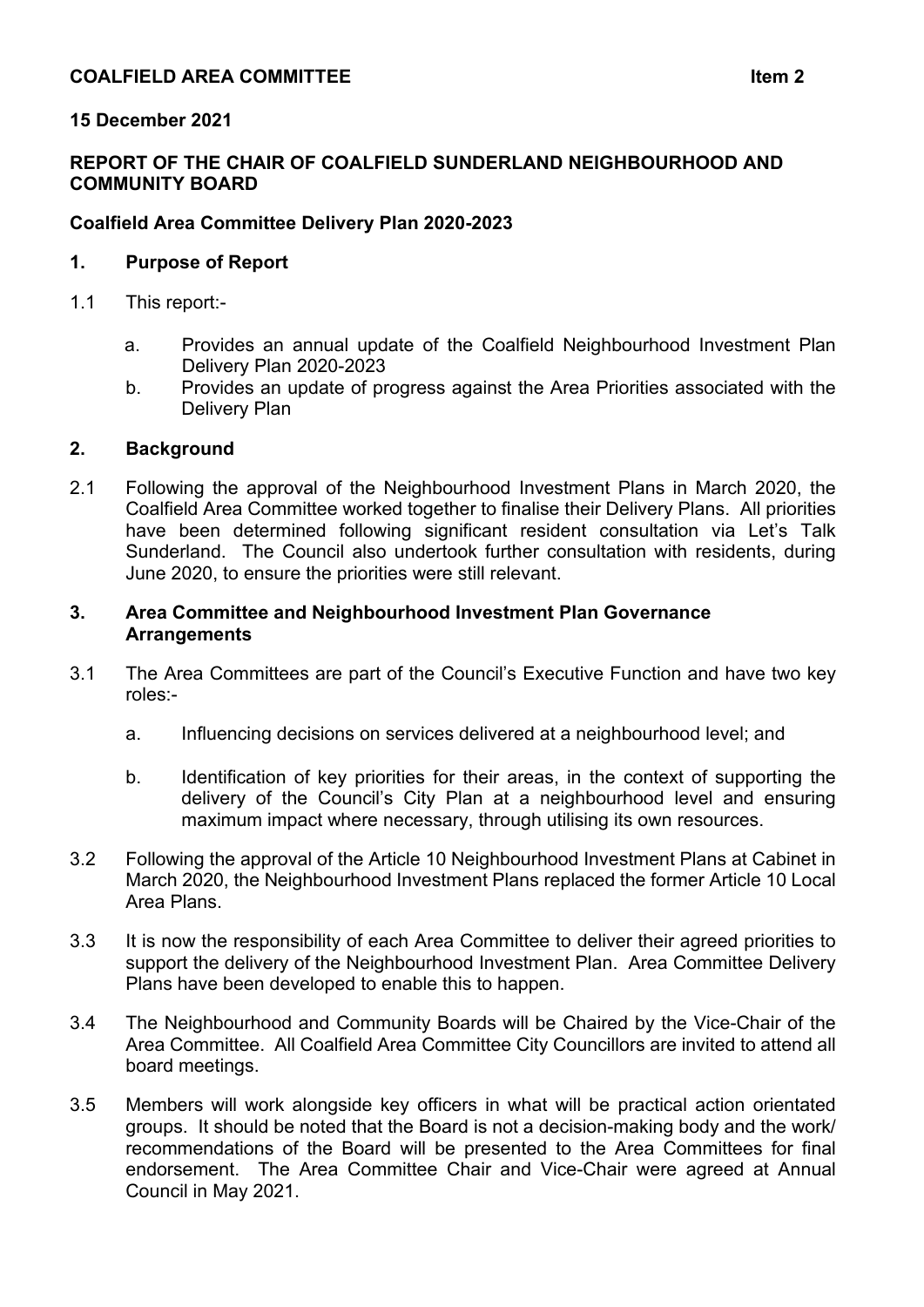# **4. Neighbourhood Investment Delivery Plan 2020-2023- Areas of Key Action/Progress**

4.1 Outlined below is a summary of the key areas of action/progress of the Board up to December 2021.

| <b>Priority/Issue</b>                                                                                                       | <b>Update</b>                                                                                                                                                                                                                                                                                                                                                                                                                                                                                                                                                                    |
|-----------------------------------------------------------------------------------------------------------------------------|----------------------------------------------------------------------------------------------------------------------------------------------------------------------------------------------------------------------------------------------------------------------------------------------------------------------------------------------------------------------------------------------------------------------------------------------------------------------------------------------------------------------------------------------------------------------------------|
| Vacant land and properties<br>- explore opportunities for<br>the former Elemore Golf<br>Club                                | The project group continue to meet regularly to develop and<br>implement the agreed action plan. Ecology surveys have been<br>completed and designs for the building and the site have been<br>drawn up, in preparation for a planning application. A visitor<br>centre, horticultural activity and a coffee shop, as well as walks,<br>wildlife activities and educational provision, are part of the<br>proposals for development. School and community action days<br>including bird watching, tree identification and tree planting are<br>taking place.                     |
| Support a local group to<br>explore the feasibility of<br>creating a heritage centre<br>at the former Philadelphia<br>Depot | Area Committee approved a project to carry out a condition<br>survey of the building and to provide support to the Northern<br>National Restoration Group (NNRG), who are currently tenants.<br>The results of the draft survey were discussed at November<br>2021 N&C Board meeting. The Board will receive the final<br>reports during December 2021 and will discuss at the February<br>2022 meeting. The group (NNRG) are being supported, via the<br>Heritage Team, to develop a business plan to take forward the<br>idea of a heritage centre.                            |
| Social prescribing and<br>reducing social isolation                                                                         | The Coalfield Community Hub partners are supporting residents<br>to take part in activities and services across the area. A network<br>of partners, including the Coalfield GP Alliance social prescribing<br>team, offer a range of social and community support to those<br>who need it<br>Projects approved for funding by Area Committee in June 2021,<br>commenced in September and October and are delivering<br>activities and events to combat social isolation. Further<br>information is contained within the video which will be played at<br>the end of this report. |
| Transport and Highways -<br><b>Installation of VAS</b>                                                                      | The September 2021 Area Committee approved funding for a<br>further 4 vehicle activated speed signs (VAS) (one for each<br>ward) to deploy in areas of concern. All Coalfield Sunderland<br>Councillors receive a quarterly report containing analysis of<br>results and future rotations. Members will be informed once the<br>new signs are received.                                                                                                                                                                                                                          |
| Transport Highways -<br><b>Highways Maintenance</b><br>Programme                                                            | A report on what proposed highways to include in the 2021 /<br>2022 Programme was considered by the Area Committee in<br>March 2021 and agreed. Further updates have been received<br>and Members have put forward areas for consideration in the<br>2022/2023 programme. The suggested locations will be<br>assessed, and further discussion will take place at the February<br>Board meeting, with a recommendation being brought to March<br>Area Committee.                                                                                                                  |
| Support the Voluntary and<br>Community sector and<br>continue to provide funding<br>opportunities to local                  | The VCS continue to be supported by the Area Committee. The<br>Community Hubs receive on-going support and the VCS<br>Network continues to be supported to ensure they have access<br>to all internal and external funding opportunities.                                                                                                                                                                                                                                                                                                                                        |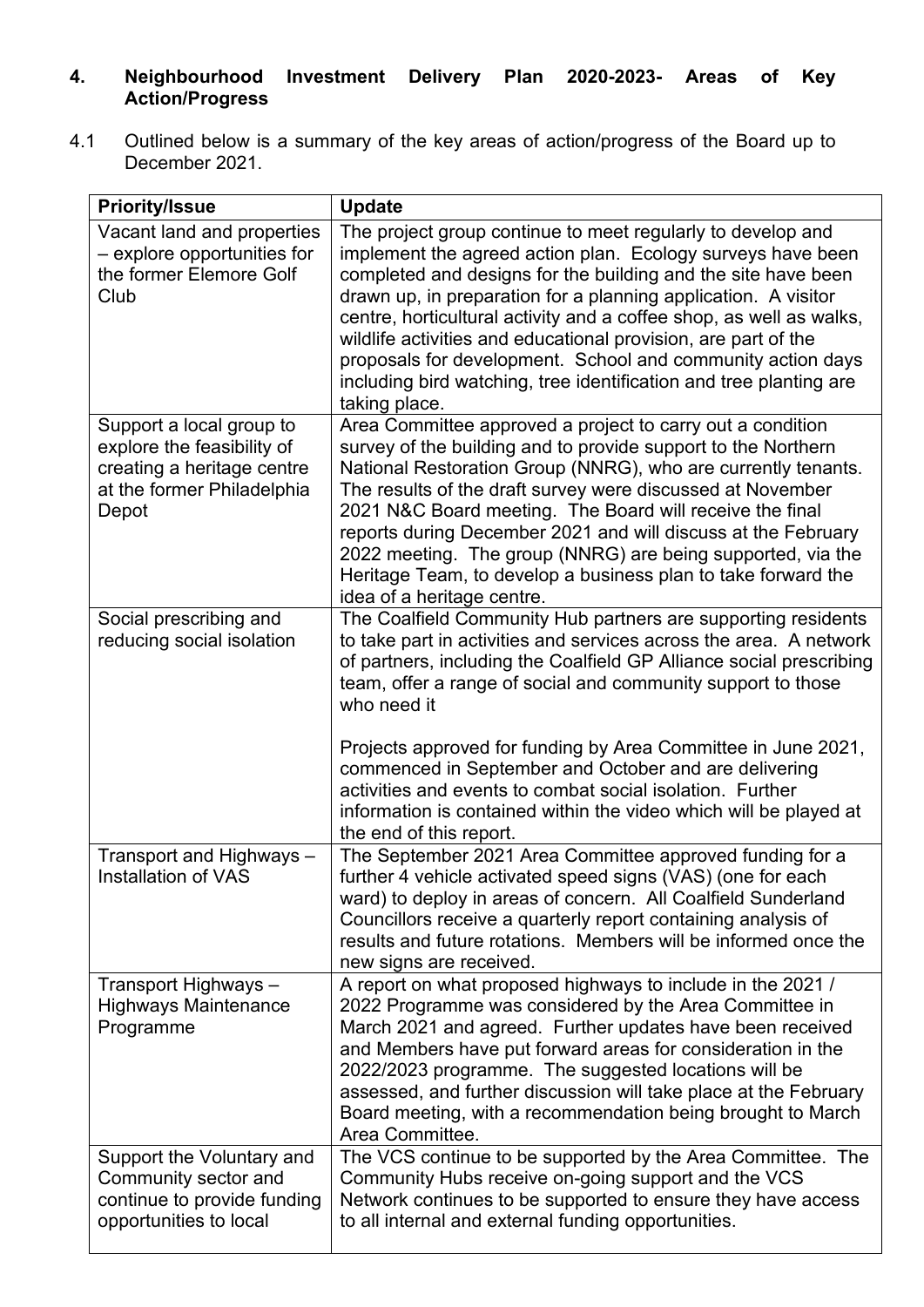| organisations via the VCS<br><b>Network</b>                                                            | Regular VCS Network meetings and contact with VCS<br>Representatives to Area Committee ensure that views and input<br>are incorporated into project ideas and actions. The September<br>and November VCS Network meetings were held in person and<br>were extremely well attended.                                                                                                                                                                                                                                                                                                                                                                                             |
|--------------------------------------------------------------------------------------------------------|--------------------------------------------------------------------------------------------------------------------------------------------------------------------------------------------------------------------------------------------------------------------------------------------------------------------------------------------------------------------------------------------------------------------------------------------------------------------------------------------------------------------------------------------------------------------------------------------------------------------------------------------------------------------------------|
|                                                                                                        | Sunderland City Council continue to support a thriving voluntary<br>sector and is a key partner in the VCS Alliance which is set up to<br>support and build capacity in the sector. A presentation was<br>given to the September meeting of the Neighbourhood and<br><b>Community Board</b>                                                                                                                                                                                                                                                                                                                                                                                    |
|                                                                                                        | The VCS Alliance Community Support Worker for Coalfield,<br>Sandra Stephenson, is proactively supporting a number of local<br>VCS organisations.                                                                                                                                                                                                                                                                                                                                                                                                                                                                                                                               |
| Support activities for<br>children and young people<br>during school holidays                          | In June 2021 Area Committee approved 8 projects across the<br>Coalfield area to deliver holiday activities. During the<br>July/August 2021 Summer Holidays a total of 69 sessions were<br>delivered to 428 children and young people aged 4-14. During<br>October half term 7 sessions were delivered to a total of 128<br>children and young people.                                                                                                                                                                                                                                                                                                                          |
| Youth activities for young<br>people                                                                   | A two year programme of youth support is currently being<br>delivered by Community Opportunities. Clubs and activities for<br>11-19 year olds are being delivered twice a week in each ward.<br>This year, to date, 65 sessions have been delivered, with 105<br>unique participants attending.                                                                                                                                                                                                                                                                                                                                                                                |
|                                                                                                        | The Coalfield Area Committee funded CHAT programme offers<br>physical activity sessions for 13-19 year olds. The programme<br>includes a Teen Gym at Hetton Wellness Centre and Houghton<br>Sports Centre, and twice a week evening football for a nominal<br>charge of £1 per session.                                                                                                                                                                                                                                                                                                                                                                                        |
| Consider improvements to<br>the Stephenson Trail -<br>working alongside other<br>areas (West and East) | A Stephenson Trail Task Group, made up of Members from the<br>three relevant areas, partners and officers was formed. To<br>enable the Task Group to be proactive, Coalfields, West and<br>East Area Committees each aligned £50,000 to the Task Group<br>to allow them to deliver future proposals.                                                                                                                                                                                                                                                                                                                                                                           |
|                                                                                                        | The September 2021 Area Committee approved the art and<br>education proposal presented to them which would see schools<br>along the route engaged in a programme of activity covering a<br>wide range of subject areas - nature, geology, health and<br>wellbeing, history and industry, archaeology, art and design and<br>music The remaining budget will be allocated to environmental<br>improvements and branding/promotion of the trail. The Task<br>and Finish Group met on 1 December to discuss best use of<br>funding and agreed a programme of works which will be<br>implemented from January 2022. The Task and Finish group<br>will meet again in February 2022. |
| Develop a laptop loan<br>scheme for pupils from the<br>Coalfield area                                  | In March 2021 funding to purchase devices for a loan scheme<br>was approved by Area Committee. Hetton, Kepier, Biddick and<br>St Roberts schools now have the equipment in place and are<br>allocating to pupils who do not have access to suitable<br>equipment. So far over 150 pupils, resident in the Coalfield area,<br>have benefited from the scheme.                                                                                                                                                                                                                                                                                                                   |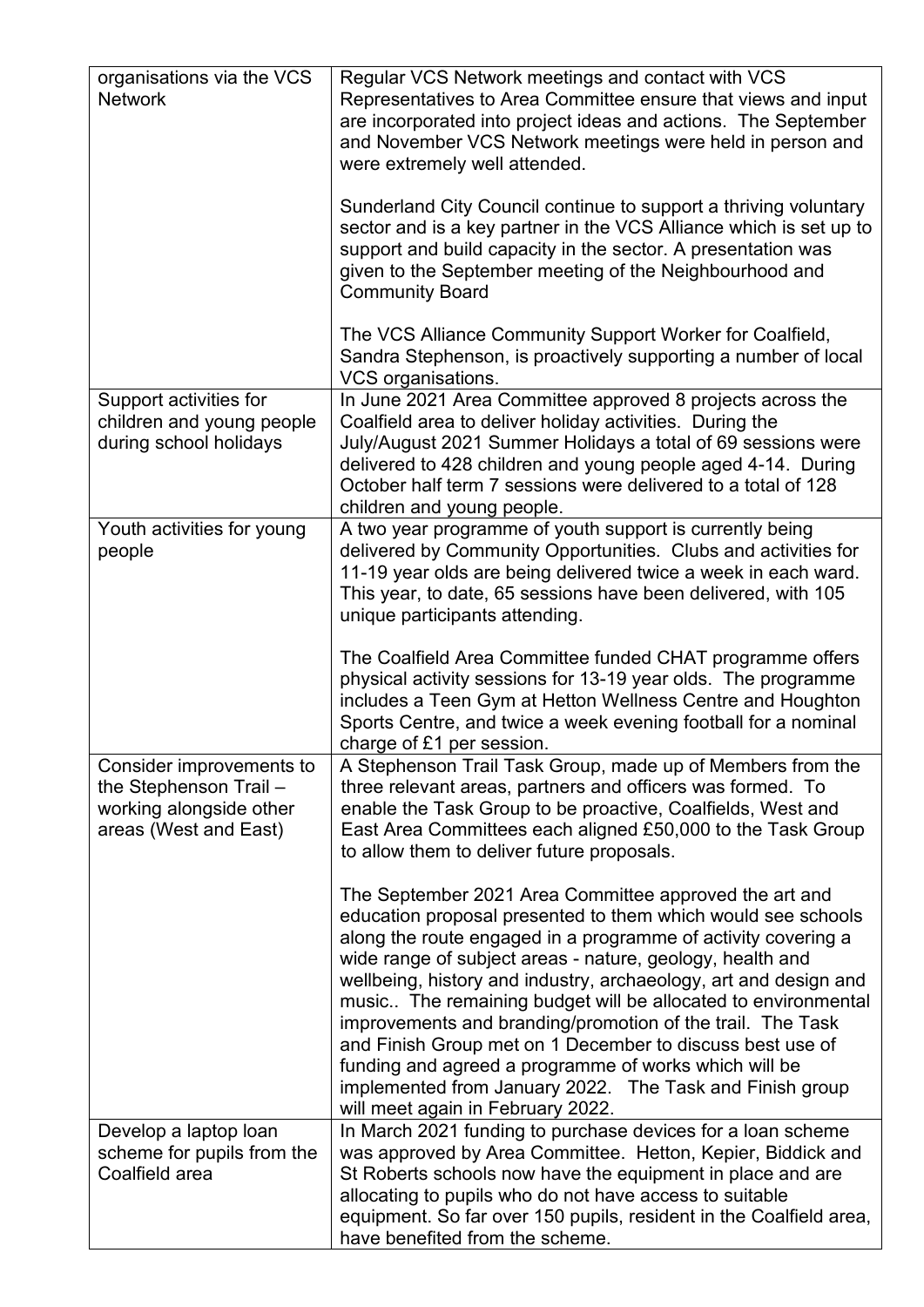| Provide digital support to<br>local residents                                                                                           | The Coalfield Communities Connected project, delivered by<br>Springboard, provides 1-2-1 and small group support to local<br>residents who require advice or help with anything digital. The<br>service has now been expanded to additional local venues.<br><b>Monday ELCAP</b><br><b>Tuesday Houghton Library</b><br><b>Wednesday ShARP</b><br>$\bullet$<br>Thursday Houghton Racecourse CA                                                                                                                                                                |
|-----------------------------------------------------------------------------------------------------------------------------------------|--------------------------------------------------------------------------------------------------------------------------------------------------------------------------------------------------------------------------------------------------------------------------------------------------------------------------------------------------------------------------------------------------------------------------------------------------------------------------------------------------------------------------------------------------------------|
| Improve parks and play<br>areas                                                                                                         | Initial design ideas have been drawn up for Hetton Park and<br>following consultation (between July and November 2021) the<br>designs will be revised to take in comments and views of local<br>residents.                                                                                                                                                                                                                                                                                                                                                   |
|                                                                                                                                         | Area Committee has allocated £100,000 for improvements in<br>Houghton Rectory Park. Consultation commenced in October<br>2021 and will continue throughout December 2021. A project<br>steering group will meet to consider the results of the<br>consultation and the development of a park plan. Costs for<br>lighting in the park is also being explored                                                                                                                                                                                                  |
|                                                                                                                                         | A planned programme of works to improve and upgrade parks<br>and play areas across the Coalfield area was discussed with the<br>Board at the July 2021 meeting. A further update was presented<br>to the Board in November 2021. Improvement work is almost<br>complete on the following play sites, after which inspection will<br>take place before they are fully reopened:<br><b>Keir Hardie</b><br><b>Elemore View</b><br><b>Quarry House Gardens</b>                                                                                                   |
|                                                                                                                                         | Further detail and timescales of work on other sites will be<br>shared with members as the schedule progresses. The Board<br>will consider allocating additional funding to ensure that<br>accessible equipment is available.                                                                                                                                                                                                                                                                                                                                |
| Identify open and green<br>spaces where land, not<br>identified for other use, can<br>be improved and/or used<br>for community activity | A number of green spaces which can be improved or enhanced<br>to encourage increased community use including Keir Hardie<br>field, Newbottle, Flint Mill and Barnwell field have been<br>identified. Other sites have been assessed and projects will be<br>developed using the information provided. The LinkTogether<br>project approved at the September 2021 meeting will improve<br>open spaces, engage local people and encourage community<br>use. An application for almost £1m has been submitted to the<br>Heritage Fund to address this priority. |
|                                                                                                                                         | To complement the work to date, and to encourage volunteering<br>and resident participation, the N&C Board explored the<br>development of a 'Clean and Green' type project at the<br>November 2021 meeting. Further information was requested<br>and will be presented to the February 2022 Board meeting.                                                                                                                                                                                                                                                   |